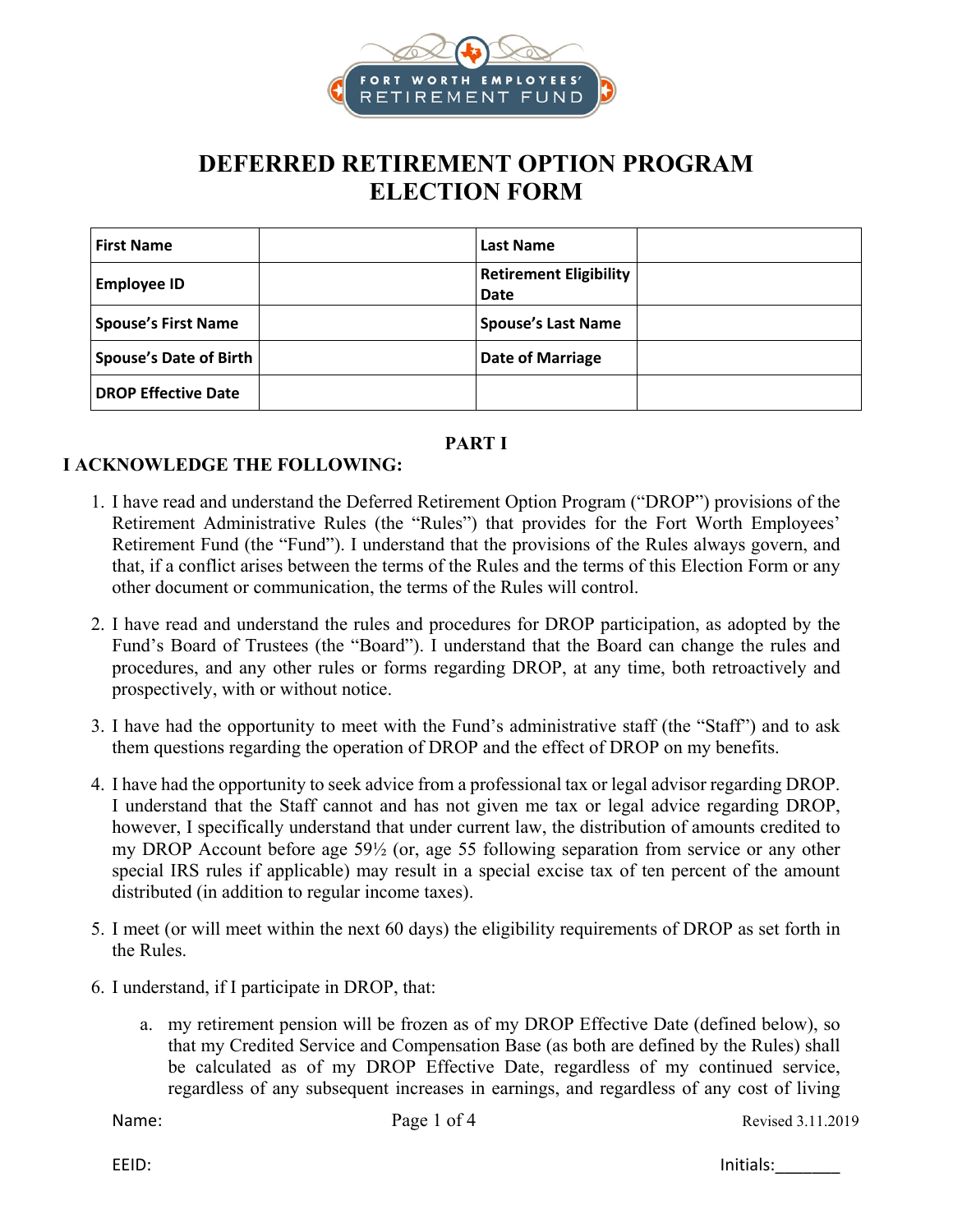adjustments I would have been eligible to receive if I had in fact retired instead of electing to participate in DROP;

- b. I will receive DROP benefits consisting of monthly accruals to an account (my "DROP Account") in the amount of the monthly retirement pension I would have received if I had actually retired on my DROP Effective Date, except that these accruals will not include any cost of living adjustments and my Credited Service will not include any accumulated civil service sick leave or major medical leave;
- c. the accruals to my DROP Account begin with my DROP Effective Date and end with the month I leave active service, provided however, that accruals to my DROP Account will not be made for more than six years;
- d. the balance in my DROP Account will not be credited with any interest or earnings; and
- e. when my DROP Account is eligible to be distributed, I will complete the DROP Payment Selection Form by choosing distribution options or a combination thereof and signing said form (having such signature notarized).
- 7. I understand that my Spouse (if any as of the date of this Election Form) must consent to my election to participate in DROP by signing this Election Form (and having such signature notarized).
- 8. I understand that the Board must approve my election to participate in DROP. I understand that my election becomes effective on the first day of the month following Board approval or, if later the first day of the month following my completion of my Normal Retirement Date (Rule of 80 or 65 & 5) or Special Retirement Date (25 and out). I understand that the date my election becomes effective is called my "DROP Effective Date." I understand that my election is made on this Election Form.
- 9. I understand that I can revoke my election only in writing and that my revocation must be received by the Staff prior to Board approval. I understand that my election is irrevocable after Board approval.
- 10. I understand that, once I properly complete and submit my Election Form to the Staff, my Election Form will be placed for Board approval on the agenda of the next regular Board meeting. The election form must be submitted 30-60 calendar days in advance, but no later than the 10th of the month, prior to the date the Board is to consider the Election Form.
- 11. I understand that my participation in DROP will have no effect on contributions to the Fund, and that, therefore, both the City and I must continue to make contributions to the Fund.
- 12. I understand that, as of my DROP Effective Date, I will be ineligible to receive a disability pension, and that, instead, in the event of a disability for which I would otherwise receive disability benefits under the Rules, I will be deemed to have retired and will be treated in accordance with the rules applicable to DROP retirees.
- 13. I understand that if I die after completing one (1) month in DROP, my DROP benefits will be paid to my spouse, or if I have none, to my designated beneficiary or estate.

Name: Page 2 of 4 Revised 3.11.2019

EEID: Initials:\_\_\_\_\_\_\_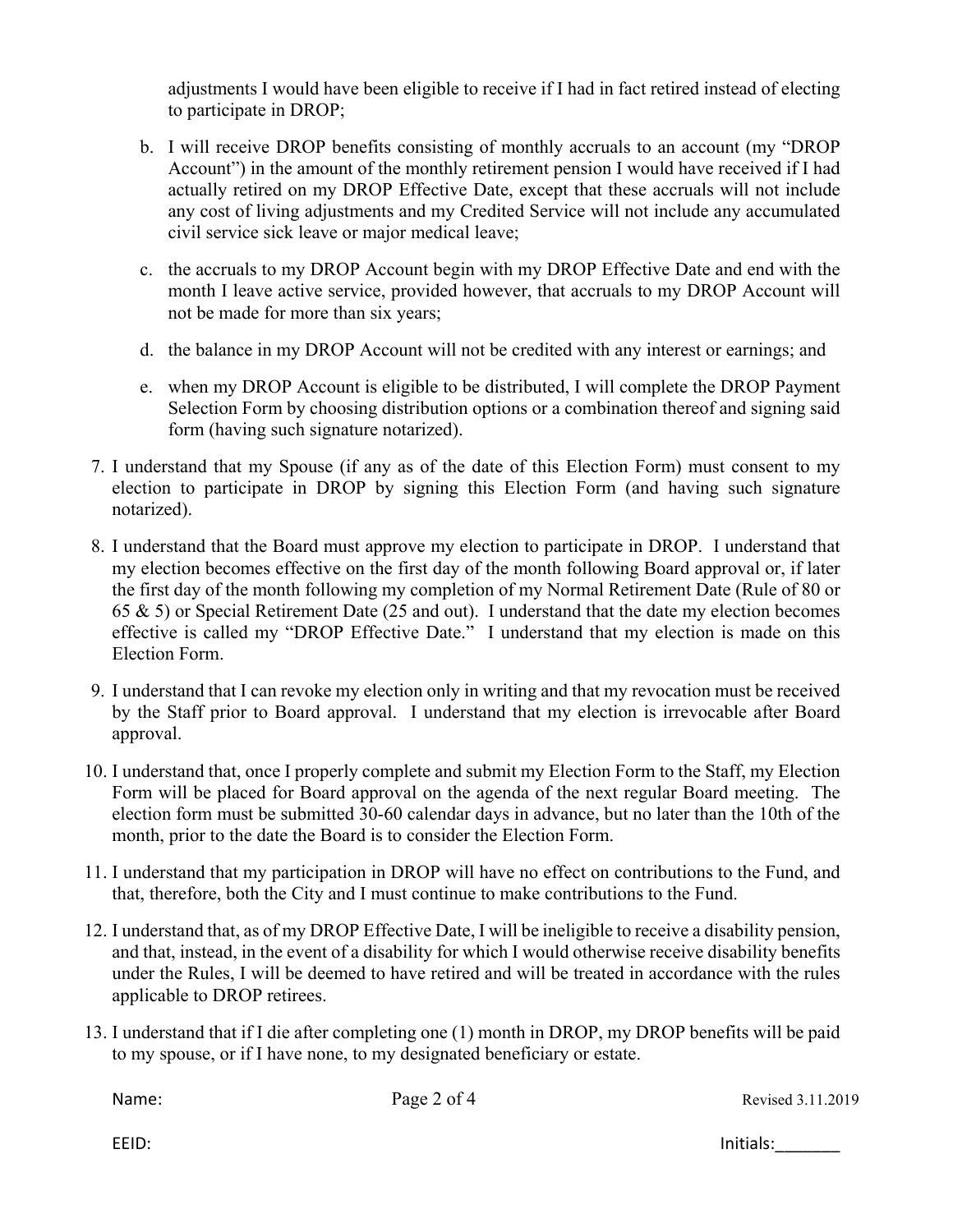14. I understand that this is not an election of retirement, it is a deferral of retirement and I must apply for retirement benefits by submitting a retirement application, at least thirty (30) to sixty (60) days prior the day I intend to retire but no later than the 10th of the month, prior to the date the Board is to consider the Retirement Application.

| <b>DROP Effective Date</b>                     |              |               |  |
|------------------------------------------------|--------------|---------------|--|
|                                                |              |               |  |
| <b>Blue Benefit Credited</b>                   | <b>Years</b> | <b>Months</b> |  |
| <b>Service</b>                                 |              |               |  |
| <b>FAC</b>                                     |              |               |  |
|                                                |              |               |  |
| <b>Orange Benefit</b>                          | <b>Years</b> | <b>Months</b> |  |
| <b>Credited Service</b>                        |              |               |  |
| <b>FAC</b>                                     |              |               |  |
|                                                |              |               |  |
|                                                |              |               |  |
| <b>Gray Benefit Credited</b><br><b>Service</b> | <b>Years</b> | <b>Months</b> |  |
| <b>FAC</b>                                     |              |               |  |
|                                                |              |               |  |
|                                                |              |               |  |

## **(To Be Completed By Retirement Office)**